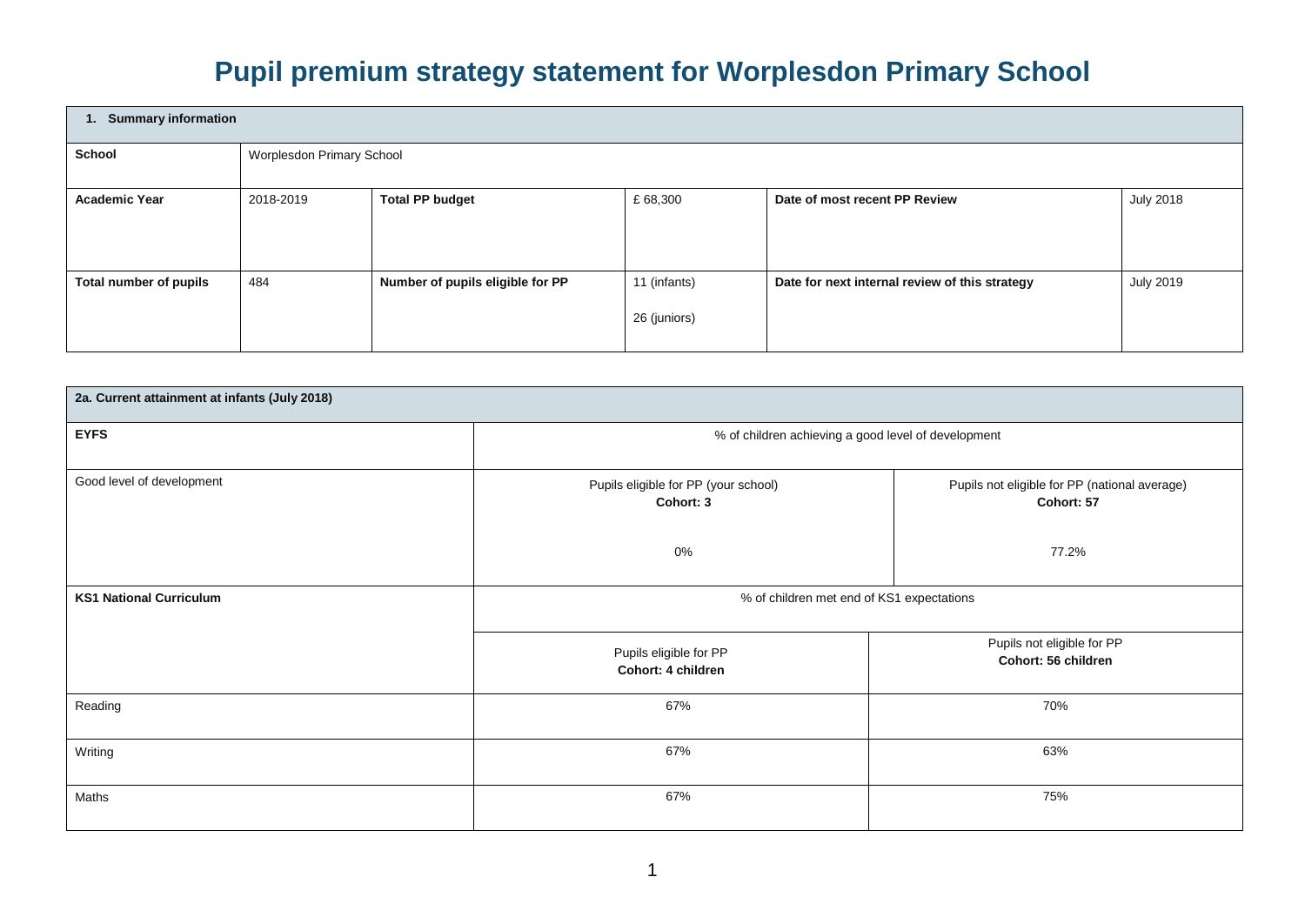| 2b. Current attainment In juniors (July 2018) |                                              |                                                   |  |  |  |
|-----------------------------------------------|----------------------------------------------|---------------------------------------------------|--|--|--|
| Subject                                       | % of children met end of KS2 expectations    |                                                   |  |  |  |
|                                               | Pupils eligible for PP<br>Cohort: 6 children | Pupils not eligible for PP<br>Cohort: 46 children |  |  |  |
| Reading                                       | 20%                                          | 87%                                               |  |  |  |
| <b>Grammar, Punctuation and Spelling</b>      | 50%                                          | 78%                                               |  |  |  |
| <b>Writing</b>                                | 40%                                          | 85%                                               |  |  |  |
| <b>Maths</b>                                  | 40%                                          | 81%                                               |  |  |  |
| <b>Combined EMW attainment</b>                | 33%                                          | 78%                                               |  |  |  |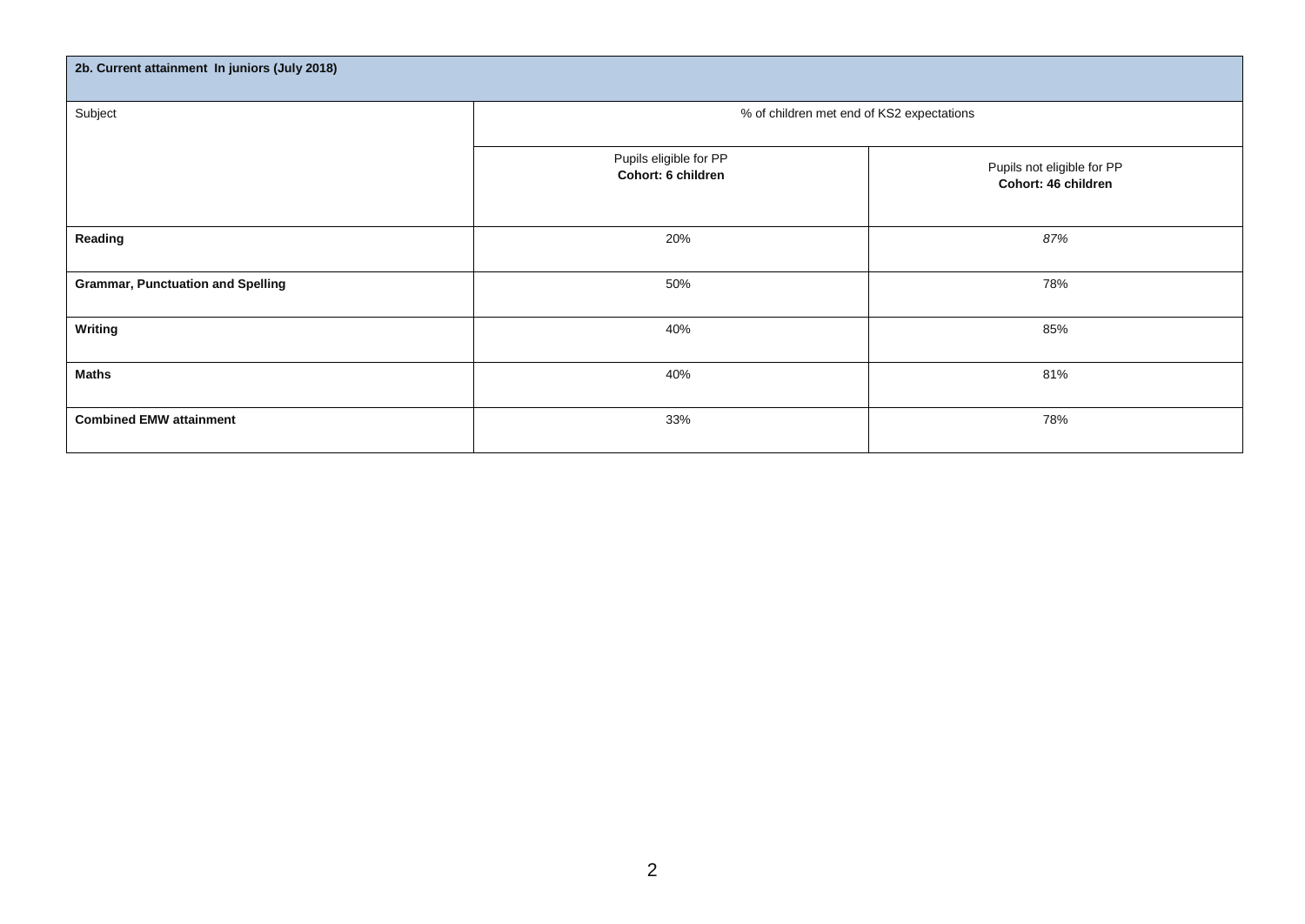## **Guiding Principles**

The approach to allocating Pupil Premium funding must first pay attention to pupil's attendance before focusing on attitude to learning and then finally identify how to improve their academia



| 3.    | Barriers to future attainment (for pupils eligible for PP, including high ability                                                  |  |  |  |  |
|-------|------------------------------------------------------------------------------------------------------------------------------------|--|--|--|--|
|       | 3a. In-school barriers (issues to be addressed in school, such as poor oral language skills)                                       |  |  |  |  |
| i.    | A significant number of PP pupils are also on the SEN register (%)                                                                 |  |  |  |  |
| ii.   | Individual case studies show some children with PP have a Fixed Mindset to their learning, rather than the desired Growth Mindset. |  |  |  |  |
|       | 3b. External barriers (issues which also require action outside school, such as low attendance rates)                              |  |  |  |  |
| iii.  | Compared to their peers, pupil premium children are less represented in extra-curricular activities.                               |  |  |  |  |
| iiii. | Attendance rates, although significantly improved can affect attainment levels (PP in particular)                                  |  |  |  |  |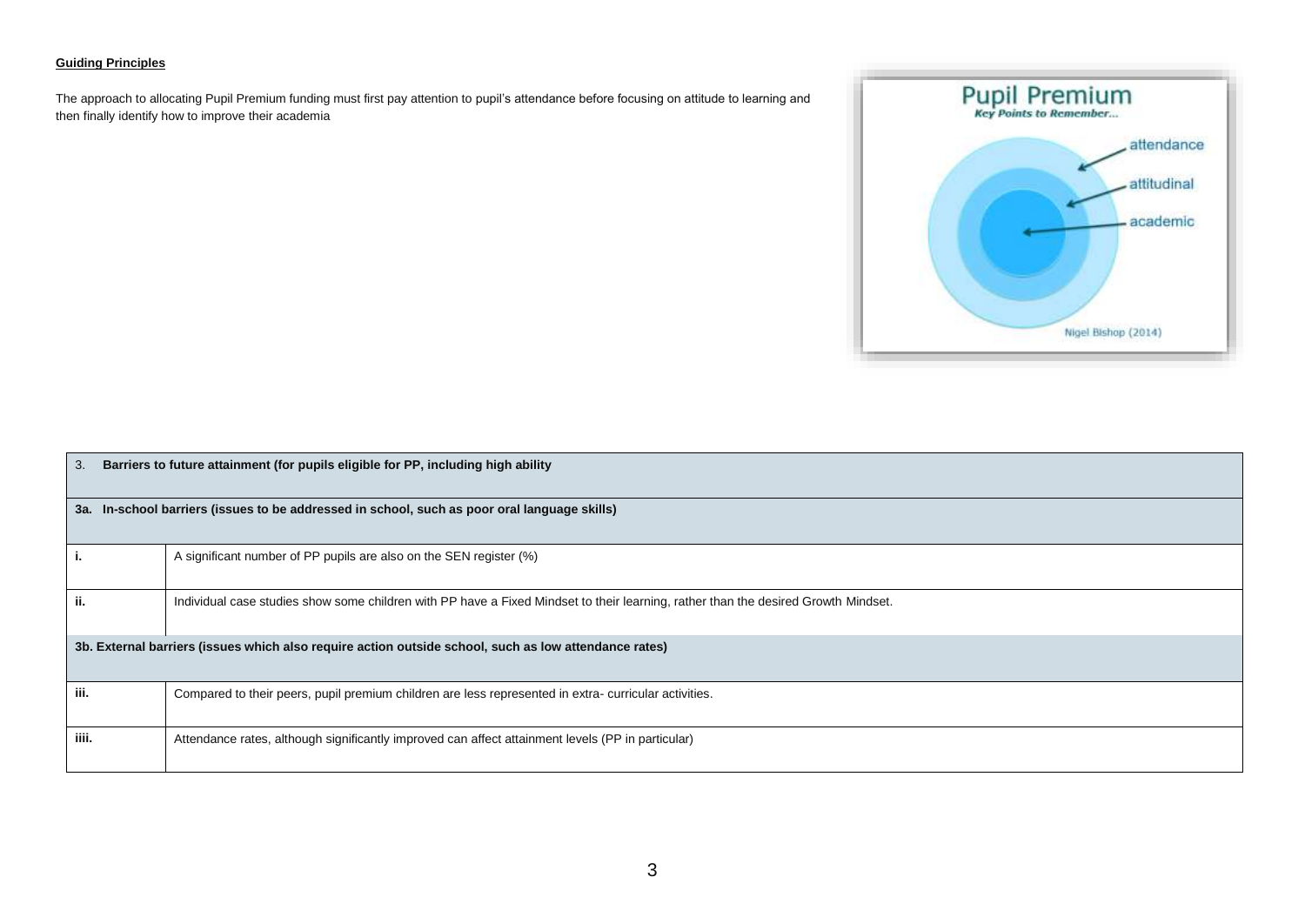| $\overline{4}$ | Desired outcomes (Desired outcomes and how they will be<br>measured)                                                                                                                                                     | Success criteria                                                                                                                                                                                                                                                                                                                                                                                                                                                                                                                                                 |
|----------------|--------------------------------------------------------------------------------------------------------------------------------------------------------------------------------------------------------------------------|------------------------------------------------------------------------------------------------------------------------------------------------------------------------------------------------------------------------------------------------------------------------------------------------------------------------------------------------------------------------------------------------------------------------------------------------------------------------------------------------------------------------------------------------------------------|
| А.             | Accelerated progress to close the gap.<br>(Measure learning walks, book sampling and data - % of PP<br>achieving ARE is in line with non-pupil premium data)                                                             | To raise the profile of disadvantaged pupils by making specific reference to them on the SIP, at staff meetings (including INSET), during<br>TA meetings (including performance management and training) and pupil progress meetings.<br>The progress across the curriculum of disadvantaged pupils, disabled pupils and those with special educational needs currently on roll<br>matches or is improving towards that of other pupils with the same starting points as shown in data, learning walks, observations, work<br>sampling, individual case studies. |
| В.             | Build confidence and independence in children<br>(Measure by learning walks, book sampling, data analysis)                                                                                                               | Parent and children questionnaires show 95% agree or strongly agree : they feel safe at school; is well looked after at school; the school<br>makes sure children are well behaved; school deals effectively with bullying; the school is well led and managed. 100% of formal<br>observations and informal learning walks at break and lunchtimes judge behaviour and personal development good or better.<br>Observations of the delivery of the PSHCE curriculum show that pupils are taught how to keep themselves safe.                                     |
| C.             | Use resources effectively to provide targeted additional<br>support for PP children with SEN                                                                                                                             | The progress across the curriculum of disadvantaged pupils and pupils with SEN and/or disabilities currently on roll matches or is<br>improving towards that of other pupils with the same starting points                                                                                                                                                                                                                                                                                                                                                       |
| D.             | School attendance rates to exceed that of the national<br>average for primary schools (96%)<br>Children from Vulnerable groups better represented in school<br>trips, enrichment visits and extra-curricular activities. | Raised awareness of attendance (attendance awards etc.) Raised community awareness of the impact of low attendance on outcomes<br>for children Improved attainment<br>All children attend all trips in every year group (funding provided if necessary) Monitor representation of vulnerable groups in enrichment<br>opportunities- especially in English, Maths and Science Personal invites given to parents of children eligible of pupil premium for school<br>events.                                                                                       |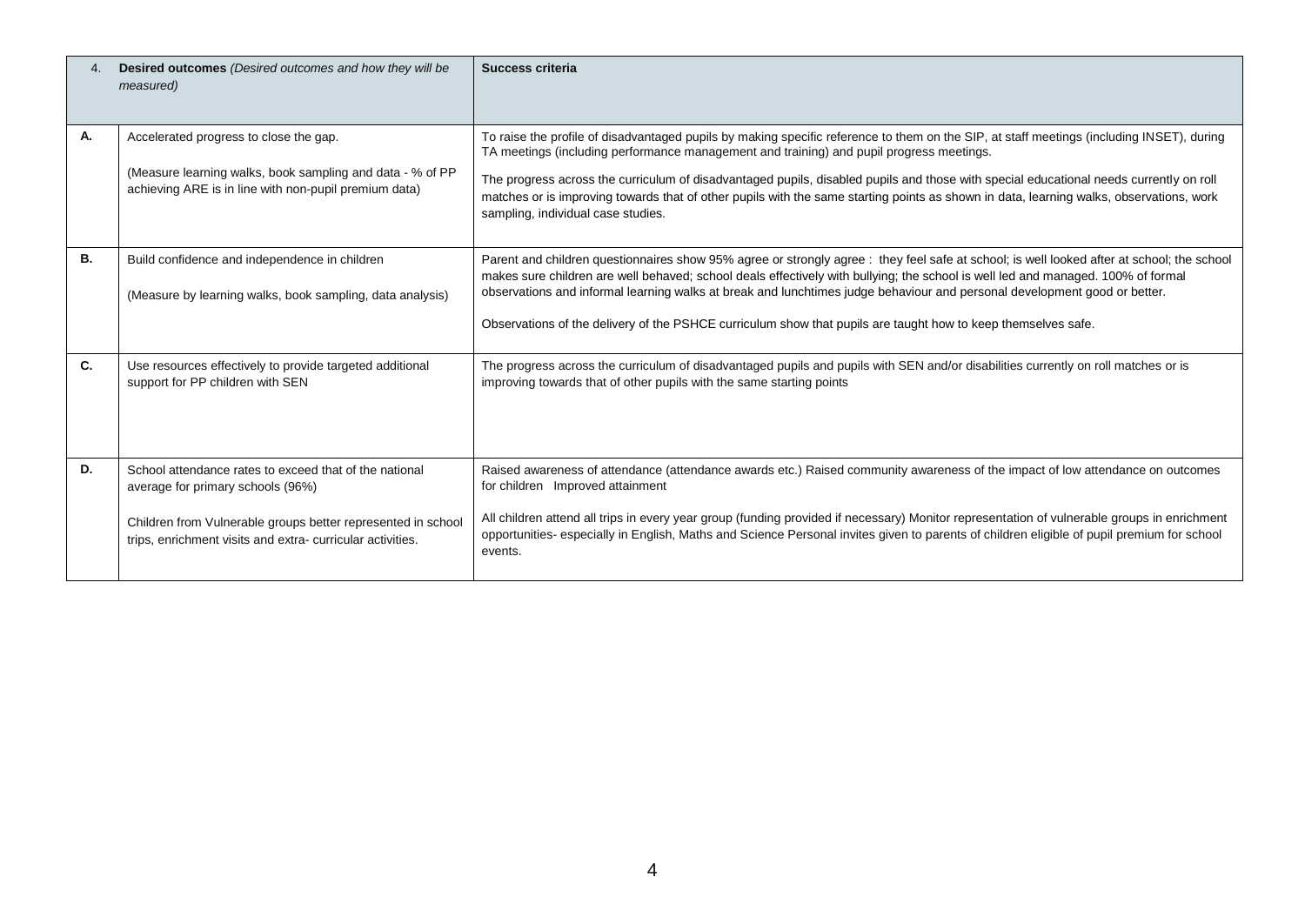| 5. Planned expenditure (note: based on research findings from Education Endowment Foundation)                                                                                           |                                                                                                                                                                                                  |                                                                                                                                                                                                                                                                                                                      |                                                                                                                                                                                                                                                                                                                                                                                     |                                |                                                   |  |  |
|-----------------------------------------------------------------------------------------------------------------------------------------------------------------------------------------|--------------------------------------------------------------------------------------------------------------------------------------------------------------------------------------------------|----------------------------------------------------------------------------------------------------------------------------------------------------------------------------------------------------------------------------------------------------------------------------------------------------------------------|-------------------------------------------------------------------------------------------------------------------------------------------------------------------------------------------------------------------------------------------------------------------------------------------------------------------------------------------------------------------------------------|--------------------------------|---------------------------------------------------|--|--|
| 2018-2019<br>Academic year                                                                                                                                                              |                                                                                                                                                                                                  |                                                                                                                                                                                                                                                                                                                      |                                                                                                                                                                                                                                                                                                                                                                                     |                                |                                                   |  |  |
| The three headings below enable schools to demonstrate how they are using the Pupil Premium to improve classroom pedagogy, provide targeted support and support whole school strategies |                                                                                                                                                                                                  |                                                                                                                                                                                                                                                                                                                      |                                                                                                                                                                                                                                                                                                                                                                                     |                                |                                                   |  |  |
| i. Quality of teaching for all                                                                                                                                                          |                                                                                                                                                                                                  |                                                                                                                                                                                                                                                                                                                      |                                                                                                                                                                                                                                                                                                                                                                                     |                                |                                                   |  |  |
| <b>Desired outcome</b>                                                                                                                                                                  | Chosen action / approach                                                                                                                                                                         | What is the evidence and rationale for this choice?                                                                                                                                                                                                                                                                  | How will you ensure it is<br>implemented well?                                                                                                                                                                                                                                                                                                                                      | <b>Staff lead</b>              | When will you review<br>implementation?           |  |  |
| Improve the teaching of a<br>mastery curriculum.                                                                                                                                        | Use of consultancy support during<br>PPA and during moderation<br>Partnership with Maths Mastery<br>school<br>Team teaching amongst staff<br>Staff training                                      | Learning walks and professional dialogue with staff<br>showed that swift training was required in the new<br>teaching methods required for teaching a mastery<br>curriculum.<br>Data analysis shows that specific gaps were identified<br>and more teaching was required to secure this learning<br>before moving on | Through learning walks and consultation<br>with staff agree way forward<br>Use of high quality specialists /<br>consultants<br>Provide non contact time for staff to<br>implement ideas<br>Support by senior leaders<br>Partnership with local school who has<br>successfully implemented Maths<br>Mastery                                                                          | Head                           | <b>Termly School</b><br><b>Improvement Visits</b> |  |  |
| Increase the proportions<br>of children receiving high<br>quality feedback in daily<br>lessons.                                                                                         | Intensive training for teachers and<br>begin training for support staff, in<br>accordance with the EEF report<br>findings i.e. increasing the amount<br>of high quality feedback to<br>children. | EEF shows that high quality feedback within lessons has<br>the greatest impact on progress.                                                                                                                                                                                                                          | High quality training<br>Team teaching<br>Learning walks and supportive feedback<br>Work sampling and feedback                                                                                                                                                                                                                                                                      | Assessment<br>Leader<br>Deputy | Termly                                            |  |  |
| Reduce the gap between<br>SNED and all                                                                                                                                                  | Close liaison between the SENCO<br>and the Pupil Premium<br>Separate these pupils when<br>analysing data in the future.                                                                          | It is highly notable that 55% of children in receipt of Pupil<br>Premium are also on the SEND register.                                                                                                                                                                                                              | Assessment lead and SENDCo<br>continually review PP provision and<br>outcomes against success criteria<br>identified in this document<br>Assessment and inclusion leads work<br>with SLT to ensure a cohesive approach<br>to PP provision and delivery of PP<br>strategy.<br>SENDCo has robust PP register to work<br>with ELT to identify, select and review<br>targeted PP pupils | PP Leader &<br><b>SENDCo</b>   | Termly                                            |  |  |
| Rigorous performance<br>management ensures<br>CPD is specific and<br>effective.                                                                                                         | Teacher training to monitor the<br>impact of Teaching Assistants to<br>enhance the level of support<br>children receive.                                                                         | Sutton Trust research shows that where support staff are<br>well trained they are able to provide high quality<br>feedback within lessons has the greatest impact on<br>progress.                                                                                                                                    | Training for staff in performance<br>management<br>Ensure training needs are identified and<br>built into staff programme                                                                                                                                                                                                                                                           | <b>SLT</b>                     | February & July 2019                              |  |  |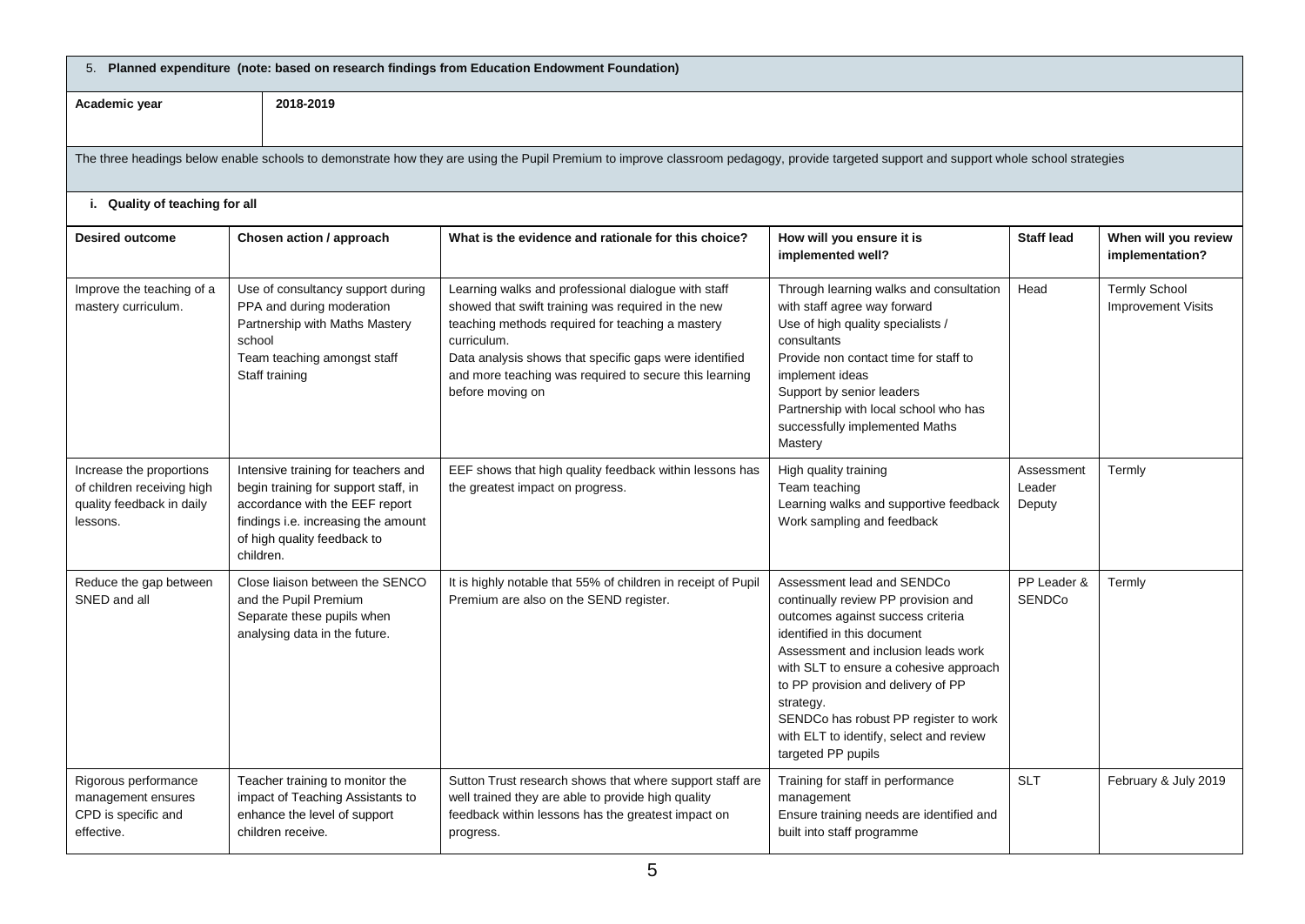|                                     |                                                                                                                                                                                                                            |                                                                                                                                                                                                                                                                                                                                                                                                                                                                                                                                                                                                                                                                                                                           | Monitor impact and provide further<br>support as needed                                                                                                                                                                                                                                                                                                                    |                   |                                                                         |
|-------------------------------------|----------------------------------------------------------------------------------------------------------------------------------------------------------------------------------------------------------------------------|---------------------------------------------------------------------------------------------------------------------------------------------------------------------------------------------------------------------------------------------------------------------------------------------------------------------------------------------------------------------------------------------------------------------------------------------------------------------------------------------------------------------------------------------------------------------------------------------------------------------------------------------------------------------------------------------------------------------------|----------------------------------------------------------------------------------------------------------------------------------------------------------------------------------------------------------------------------------------------------------------------------------------------------------------------------------------------------------------------------|-------------------|-------------------------------------------------------------------------|
| Improve the progress of<br>learners | Collaborative learning                                                                                                                                                                                                     | A collaborative (or cooperative) learning approach<br>involve pupils working together on activities or learning<br>tasks in a group small enough for everyone to participate<br>on a collective task that has been clearly assigned.<br>Pupils in the group may work on separate tasks<br>contributing to a common overall outcome, or work<br>together on a shared task.<br>Some collaborative learning approaches put mixed<br>ability teams or groups to work in competition with each<br>other in order to drive more effective collaboration.                                                                                                                                                                        | Training for all staff<br>Team teaching with those identified as<br>effective practitioners in collaborative<br>learning<br>Adopt as a curriculum driver in schools<br>new curriculum<br>Support by consultants within PPA<br>sessions                                                                                                                                     | <b>SLT</b>        | Termly                                                                  |
| Improve learning<br>behaviours      | Metacognition and self-regulation<br>approaches                                                                                                                                                                            | Metacognition and self-regulation approaches aim to<br>help pupils think about their own learning more explicitly,<br>often by teaching them specific strategies for planning,<br>monitoring and evaluating their learning. Interventions<br>are usually designed to give pupils a repertoire of<br>strategies to choose from and the skills to select the<br>most suitable strategy for a given learning task.<br>Self-regulated learning can be broken into three<br>essential components:<br>Cognition: the mental process involved in knowing,<br>understanding, and learning;<br>Metacognition: often defined as 'learning to learn'<br>Motivation: willingness to engage our metacognitive and<br>cognitive skills. | Training for all staff<br>Team teaching with those identified as<br>effective practitioners in collaborative<br>learning<br>Adopt as a curriculum driver in schools<br>new curriculum<br>Support by consultants within PPA<br>sessions                                                                                                                                     | Head              | Half termly in<br>observations, learning<br>walks, progress<br>meetings |
| ii. Targeted support                |                                                                                                                                                                                                                            |                                                                                                                                                                                                                                                                                                                                                                                                                                                                                                                                                                                                                                                                                                                           |                                                                                                                                                                                                                                                                                                                                                                            |                   |                                                                         |
| <b>Desired outcome</b>              | Chosen action / approach                                                                                                                                                                                                   | What is the evidence and rationale for this choice?                                                                                                                                                                                                                                                                                                                                                                                                                                                                                                                                                                                                                                                                       | How will you ensure it is<br>implemented well?                                                                                                                                                                                                                                                                                                                             | <b>Staff lead</b> | When will you review<br>implementation?                                 |
| Improve attendance                  | Individual attendance awards<br>Continual support and modification<br>of strategies with HSLW if<br>necessary<br>Use of EWO in referral meetings<br>with parents on how we working in<br>partnership to improve attendance | 'A child who is absent a day of school per week misses<br>an equivalent of two years of their school life 90% of<br>young people with absence rates below 85% fail to<br>achieve five or more good grades of GCSE and around<br>one third achieve no GCSEs at all' (Hants.gov.uk)<br>"Children who are absent for substantial parts of their<br>education fall behind and struggle to catch up. By<br>lowering the threshold, we are encouraging schools to<br>crack down on absence before the problem escalates"<br><b>Nick Gibbs</b>                                                                                                                                                                                   | Monthly attendance reports<br>Vigilant staff initiating informal meetings<br>with parents<br>Headteacher meeting with parents as<br>attendance becomes a concern<br>EWO referrals as necessary<br>Promote great attendance via<br>newsletters and publish current<br>attendance figures<br>Headteacher to continue to call parents<br>requesting holidays within term time | Head              | Monthly                                                                 |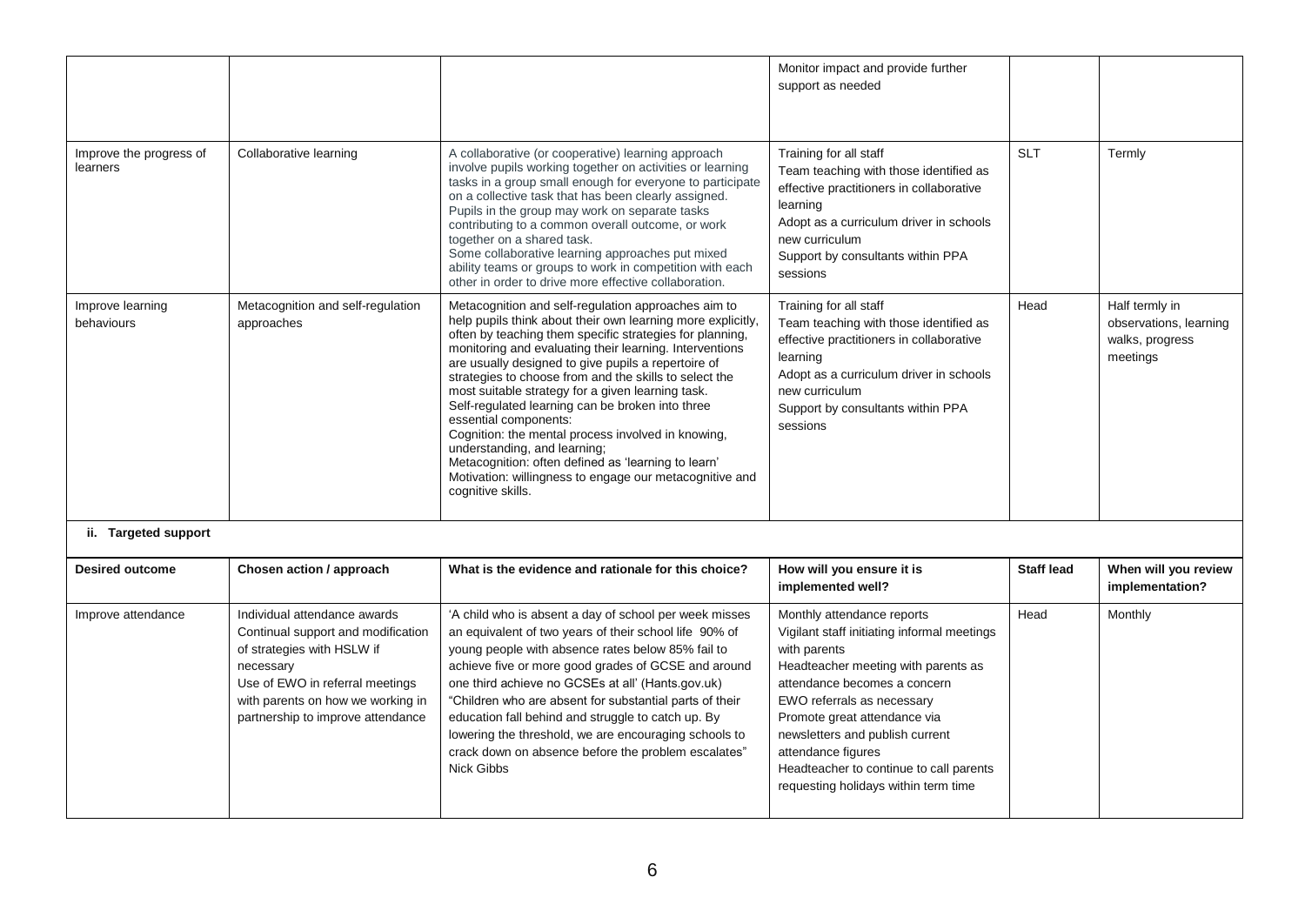| within Early years<br>and Language (with a<br>particular focus in the<br>Earyl years) | Close liaison between EYFS staff<br>and year one staff ahead of<br>transition of children<br>Approaches used in the early<br>years include reading aloud to<br>children and discussing books,<br>explicitly extending children's<br>spoken vocabulary by introducing<br>them to new words in context, and<br>drawing attention to letters and<br>sounds. They also include<br>approaches more directly aimed at<br>developing thinking and<br>understanding through language,<br>such as 'sustained shared thinking'<br>or 'guided interaction'. | the importance of spoken language and verbal<br>interaction for young children. They are based on the<br>idea that children's language development benefits from<br>approaches that explicitly support communication<br>through talking, verbal expression, modelling language<br>and reasoning.                                                                                                                                                                                                                                                                                                                                                                                                                                                                                                                                                                                                                                                                                                                                    | staff by external consultant<br>SENCo support with specific children                                                                                                                                                                                                              |                   |             |
|---------------------------------------------------------------------------------------|--------------------------------------------------------------------------------------------------------------------------------------------------------------------------------------------------------------------------------------------------------------------------------------------------------------------------------------------------------------------------------------------------------------------------------------------------------------------------------------------------------------------------------------------------|-------------------------------------------------------------------------------------------------------------------------------------------------------------------------------------------------------------------------------------------------------------------------------------------------------------------------------------------------------------------------------------------------------------------------------------------------------------------------------------------------------------------------------------------------------------------------------------------------------------------------------------------------------------------------------------------------------------------------------------------------------------------------------------------------------------------------------------------------------------------------------------------------------------------------------------------------------------------------------------------------------------------------------------|-----------------------------------------------------------------------------------------------------------------------------------------------------------------------------------------------------------------------------------------------------------------------------------|-------------------|-------------|
| Accelerated progress to<br>close the gap                                              | Review intervention groups and<br>begin one to one tuition                                                                                                                                                                                                                                                                                                                                                                                                                                                                                       | EEF shows this approach can add 5 months progress.<br>After school programmes with a clear structure, a strong<br>link to the curriculum, and well-qualified and well-trained<br>staff are more clearly linked to academic benefits than<br>other types of extended hours provision. After school<br>programmes could give the opportunity to carry out<br>some more intensive tuition                                                                                                                                                                                                                                                                                                                                                                                                                                                                                                                                                                                                                                              | Review and revise our extra curricular<br>provision so that there are specific<br>clubs, targeting children not making<br>ARE with clear links to the curriculum.<br>Set up one to one tutoring with specific<br>leaders and HLTA's to improve<br>attainment of targeted children | Head<br>teacher   | Half termly |
| Improve attainment in<br>reading<br>iii. Other approaches                             | Daily reading opportunities to be<br>identified for disadvantaged pupils<br>with a focus on phonics and<br>reading comprehension                                                                                                                                                                                                                                                                                                                                                                                                                 | EEF states: Reading comprehension strategies focus on<br>the learners' understanding of written text. Pupils are<br>taught a range of techniques which enable them to<br>comprehend the meaning of what they read. These can<br>include: inferring meaning from context; summarising or<br>identifying key points; using graphic or semantic<br>organisers; developing questioning strategies; and<br>monitoring their own comprehension and identifying<br>difficulties themselves<br>Phonics is an approach to teaching reading, and some<br>aspects of writing, by developing learners' phonemic<br>awareness. This involves the skills of hearing, identifying<br>and using phonemes or sound patterns in English. The<br>aim is to systematically teach learners the relationship<br>between these sounds and the written spelling patterns,<br>or graphemes, which represent them. Phonics<br>emphasises the skills of decoding new words by<br>sounding them out and combining or 'blending' the<br>sound-spelling patterns. | Staff training<br>SENCo observations and feedback of<br>interventions<br>Use of HLTA's                                                                                                                                                                                            | English<br>leader | Half termly |